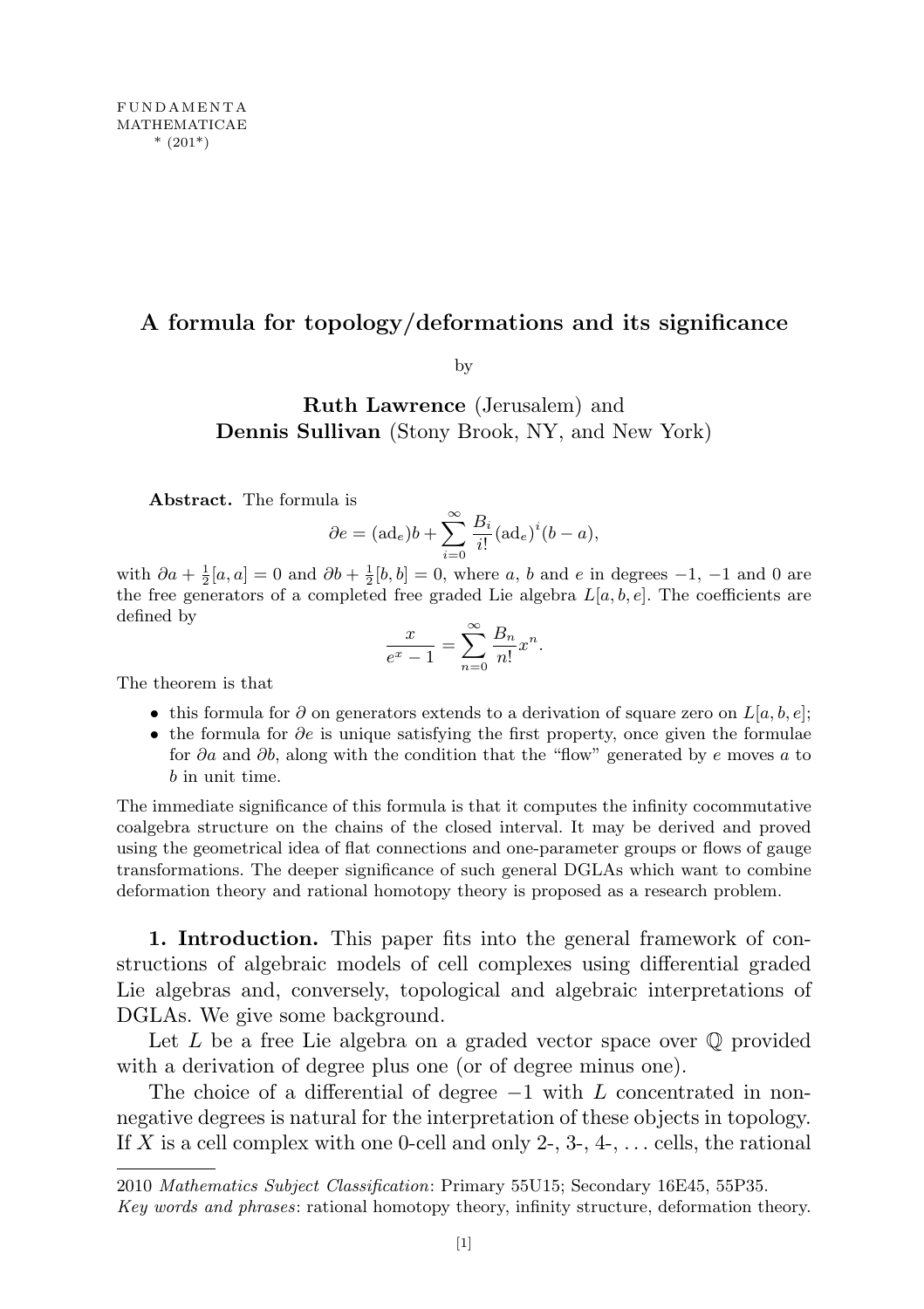homotopy theory of Quillen  $|Q|$  assigns a free differential Lie algebra L with one generator in degree k for each  $k + 1$ -cell  $(k > 0)$ . The homology of L is the Whitehead Lie algebra of homotopy groups tensor Q shifted down by one degree. The homology of  $L/[L, L]$  is the ordinary reduced homology (Q coefficients) of the space shifted down by one degree. One imagines that enlarging this discussion to allow cells in degree 1 would be related to some Lie algebras associated to non-trivial fundamental groups, but little is known here, to our knowledge.

The choice of a differential of degree  $+1$  with L concentrated in nonnegative degrees is natural for the interpretation of such differential Lie algebras controlling the deformation theory of some mathematical structure. In this case one considers elements in degree 1 satisfying  $dx + \frac{1}{2}$  $\frac{1}{2}[x, x] = 0.$ One also makes sense of the expression  $x' = dy \cdot y^{-1} + yxy^{-1}$  (gauge transformation) for y in (some completion of) degree 0 and declares  $y$  to be an equivalence between  $x$  and  $x'$ . The set of equivalence classes is a formal version of the moduli space of the structure whose deformations are controlled by L. One imagines that enlarging the discussion with elements in degrees  $-1, -2, \ldots$  would involve degree  $-1$  elements acting as equivalences between equivalences, degree −2 elements as equivalences between equivalences between equivalences etc., but little is known, to our knowledge.

The geometric or topological interpretation of a general differential Lie algebra is a mixed object which combines both of the above discussions: homotopy theory of spaces and moduli spaces of deformations of some structure.

One knows that free Lie algebras arise from a standard ("bar") construction starting from any differential cocommutative and coassociative coalgebra over Q. In this instance the generators are those of the coalgebra shifted down by one. The differential is the original differential extended to a derivation plus the original comultiplication extended to a derivation. The square of this derivation being zero is equivalent to coassociativity. Then one may extend the notion of a cocommutative coassociative coalgebra on a graded space to be any derivation of square zero on the free Lie algebra (possibly completed) generated by the graded space shifted down by one. This defines the notion of an infinity differential graded cocommutative, coassociative coalgebra. The higher terms beyond quadratic of the differential are chain homotopies restoring coassociativity.

Now one also knows that for any chain complex the cellular approximations to the diagonal are homotopic, any two homotopies between two of them are themselves homotopic, etc. It follows that there is on the chains an infinity cocommutative, coassociative coalgebra structure.

PROBLEM. Study this free differential Lie algebra attached to a cell complex, determine its topological and geometric meaning as an intrinsic object.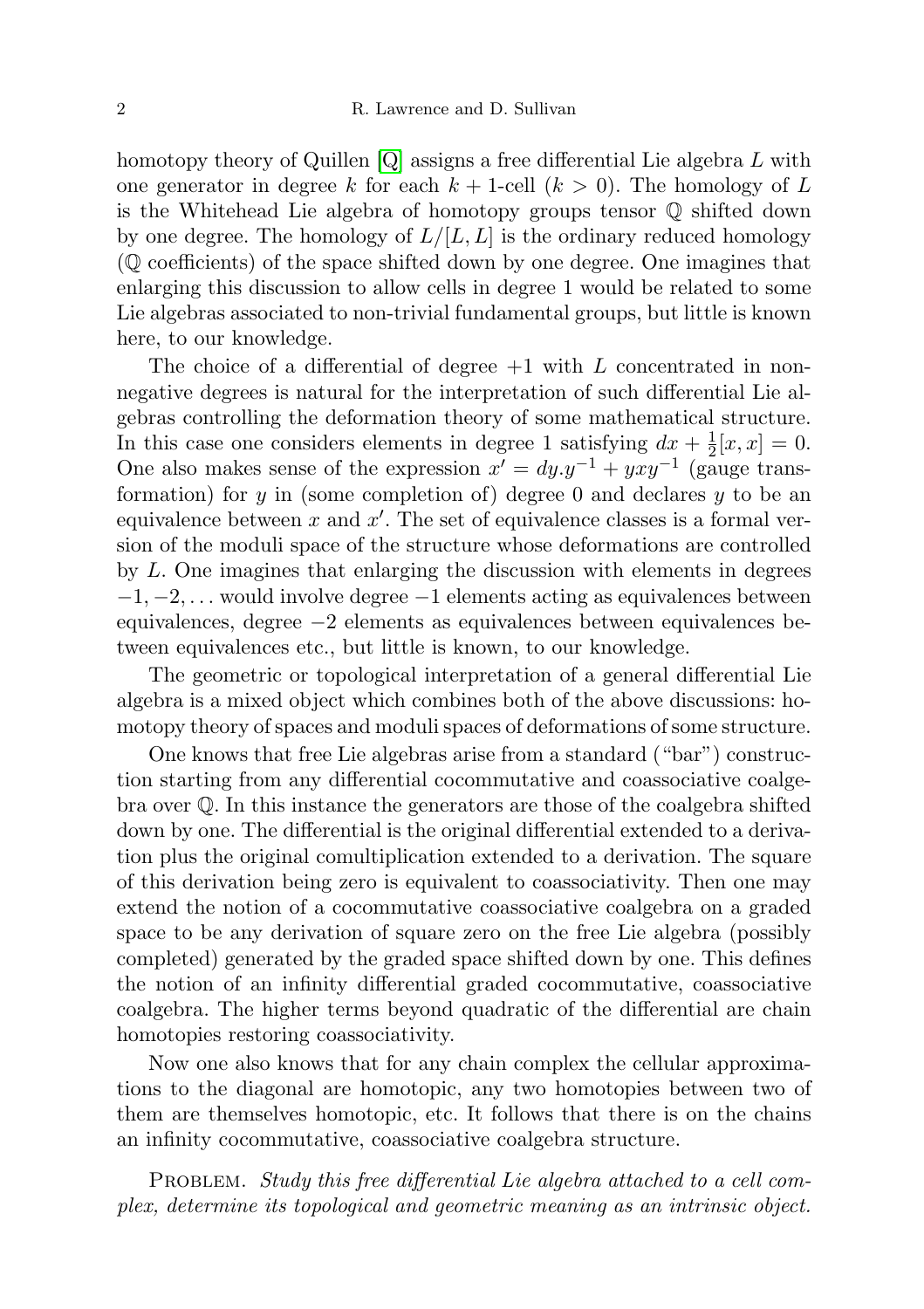Give closed form formulae for the differential and for the induced maps associated to subdivisions.

In this note we will say something about the interval, the circle and the real line. We use the Maurer–Cartan idea to find an explicit formula involving Bernoulli numbers. We will see that the subdivision map corresponding to splitting an interval into two by adding a midpoint is described by the Baker–Campbell–Hausdorff formula.

Previous work. The abstract picture about the diagonal goes back to Steenrod's construction of cohomology operations mod  $p$ . The infinity coalgebra story was known for a long time by Hinich et al. In the appendix to [\[TZ\]](#page-12-1) there is a cell-by-cell canonical construction which is not explicit. In [\[CG\]](#page-12-2), there is an explicit sum-over-trees construction based on Chen's iterated integrals and Whitney forms but not a closed form expression.

## 2. Preliminaries on flows on pre-DGLAs

General DGLAs. Recall that a DGLA is a vector space A over a field k with grading  $A = \bigoplus_{n \in \mathbb{Z}} A_n$  along with a bilinear map  $[\cdot, \cdot]$ :  $A \times A \rightarrow A$ (bracket) and a linear map  $\tilde{\partial}$ : A→A (differential) for which  $\partial^2 = 0$  while

- (1) (symmetry of bracket)  $[b, a] = -(-1)^{|a||b|} [a, b],$
- (2) (Jacobi identity)  $[[a, b], c] = [a, [b, c]] (-1)^{|a||b|} [b, [a, c]],$
- (3) (Leibniz rule)  $\partial[a, b] = [\partial a, b] + (-1)^{|a|}[a, \partial b].$

Note that the three properties above are valid only for homogeneous elements a, b and c of A (that is an element of  $\bigcup_n A_n$ ), and  $|a| \in \mathbb{Z}$  denotes the grading. The bracket and differential are required to respect the grading, in that for homogeneous elements,  $|[a, b]| = |a| + |b|$  while  $|\partial a| = |a| - 1$ . The adjoint action of A on itself is given by  $ad_e a = [e, a]$  and acts on the grading by  $ad_e: A_n \to A_{n+|e|}$ . In this notation (2) and (3) can be rewritten as

- (2') (Jacobi identity)  $ad_{[a,b]} = [ad_a, ad_b],$
- (3') (Leibniz rule)  $[\partial, ad_a] = ad_{\partial a}$ ,

in which the brackets on the right-hand side refer to the (signed) commutator of operators defined by  $[x, y] = xy - (-1)^{|x||y|} yx$  where the product is composition of operators, and the grading  $|x|$  of a (homogeneous) operator is the shift in grading which x induces. Thus the gradings of  $ad_e$  and  $\partial$  are  $|e|$  and  $-1$ , respectively.

When the condition  $\partial^2 = 0$  is removed, the resulting algebraic structure will be called a *pre-DGLA*.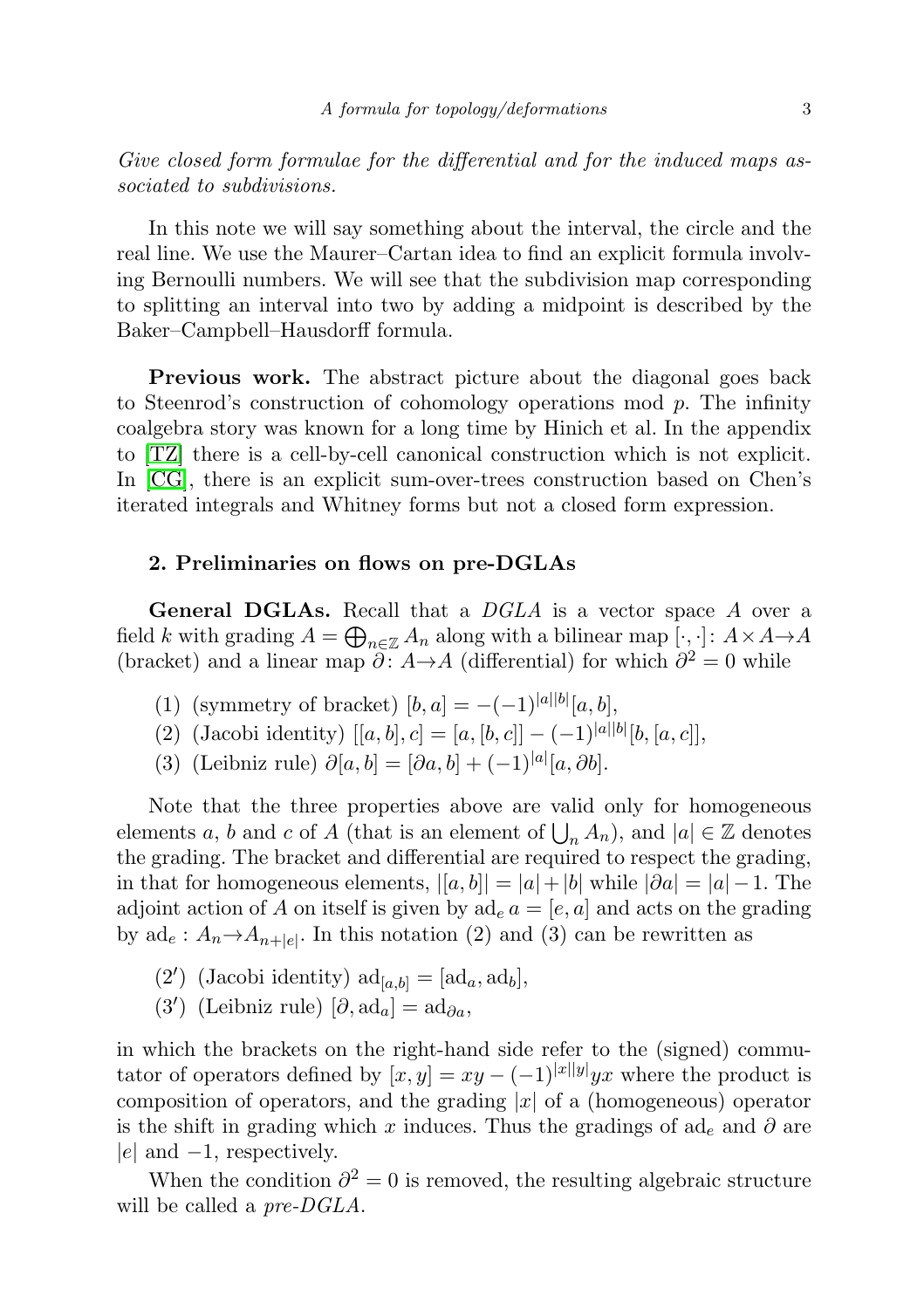**Auxiliary spaces over**  $\mathbb{Q}[t]$ **.** For simplicity we will work over  $k = \mathbb{Q}$ , though the discussion also holds for any field of characteristic 0. Assume now that  $A$  is a free Lie algebra on a finite-dimensional graded vector space  $V$ , so it has generators  $x_1, \ldots, x_k$  where  $x_i$  label a basis for V. In order to deal with convergence issues which otherwise would arise, we will need to work in certain finite-dimensional quotients of A. There is an additional grading on A by the number of Lie brackets,

$$
A = \bigoplus_{n=0}^{\infty} A^{(n)},
$$

in which  $A^{(n)}$  is the finite-dimensional vector space generated by expressions involving exactly  $n$  Lie brackets in elements of  $V$ , so that it is spanned by all words of the form

$$
[x_{i_0}, [x_{i_1}, \ldots, [x_{i_{n-1}}, x_{i_n}] \ldots]]
$$

where  $i_0, \ldots, i_n \in \{1, \ldots, k\}$  label (not necessarily distinct) basis elements of  $V$ , and there may be relations between them induced by  $(1)$ ,  $(2)$ . The grading is well-defined since it is respected by  $(1)$ ,  $(2)$  and A is free as a Lie algebra.

For non-negative integers N, set  $B^{(N)} = \bigoplus_{n=0}^{N} A^{(n)}$ ; it has a natural Lie algebra structure induced from  $A$ , and as such can be identified as the (graded) Lie algebra quotient in which the vanishing of all expressions involving exactly  $N+1$  Lie brackets is imposed as relations (as a consequence, all expressions with more than  $N$  brackets must also vanish). Then we have a tower of Lie algebra homomorphisms

$$
A \to B^{(N)} \to B^{(N-1)} \to \cdots \to B^{(0)} = A^{(0)} = V,
$$

with  $B^{(N)} \to B^{(N-1)}$  mapping all elements of  $A^{(N)}$  to zero.

Define  $U^{(N)} = \bigoplus_{n=0}^{N} (A^{(n)} \otimes \mathbb{Q}[t])$ . Picking a basis  $\{e_{n,r} \mid 1 \leq r \leq \dim A^{(n)}\}$ for each  $A^{(n)}$ , a typical element  $x \in U^{(N)}$  can be written as

$$
x = \sum_{n=0}^{N} \sum_{r=1}^{\dim A^{(n)}} p_{n,r}(t) \mathbf{e}_{n,r}
$$

for some polynomials  $p_{n,r}(t) \in \mathbb{Q}[t]$ . Since such an element involves only a finite number of such polynomials, one can equivalently think of elements of  $U^{(N)}$  as

$$
x = \sum_{m=0}^{\infty} t^m \mathbf{x}_m
$$

where only a finite number of the vectors  $\mathbf{x}_m \in B^{(N)}$  are non-zero. That is, an element of  $U^{(N)}$  is a formal polynomial in t with coefficients in  $B^{(N)}$ .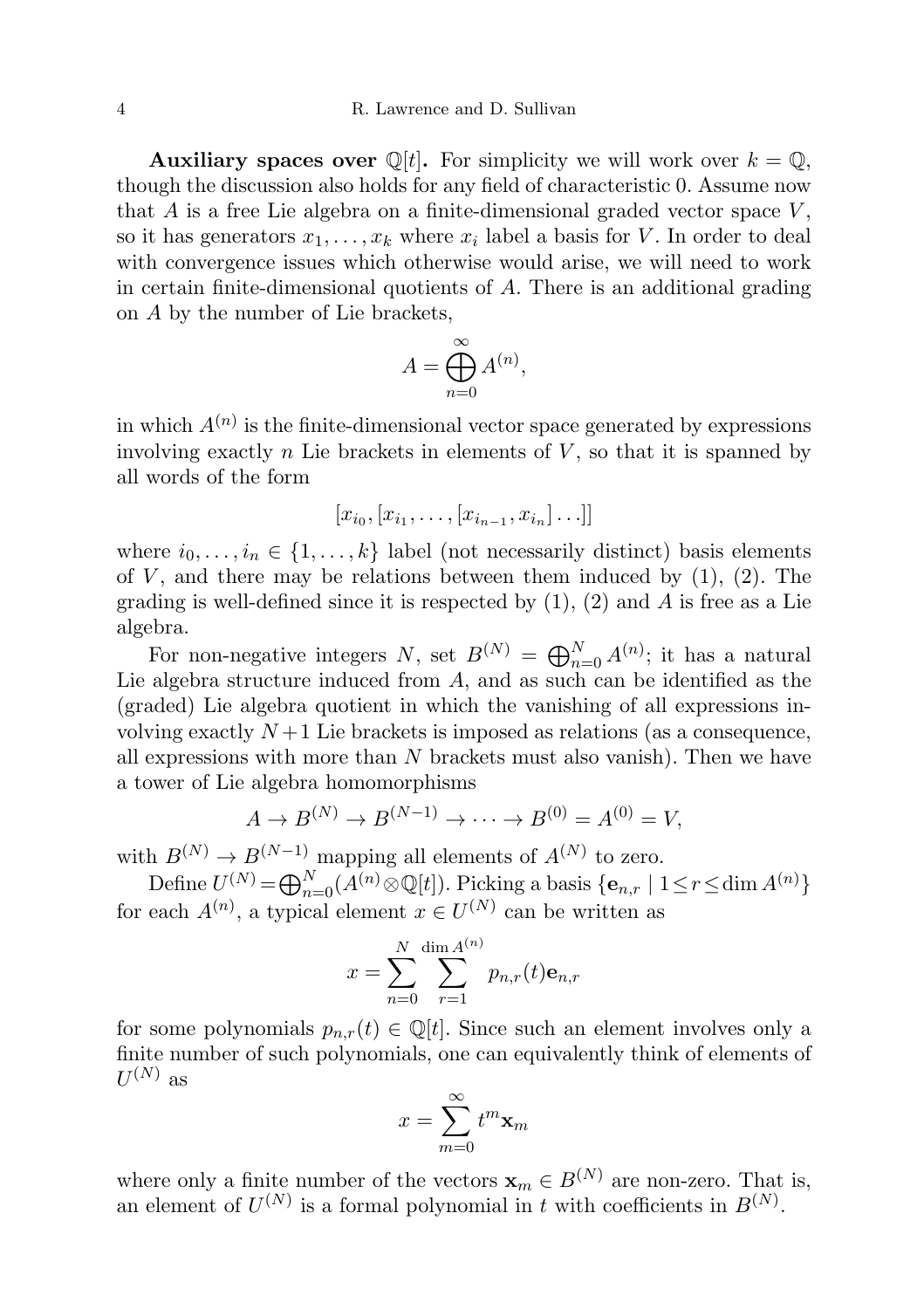There is an obvious linear operator of differentiation by t defined on  $U^{(N)}$ by

$$
\frac{d}{dt}\left(\sum_{m=0}^{M} t^{m} \cdot \mathbf{x}_{m}\right) = \sum_{m=0}^{M-1} t^{m} \cdot (m+1) \mathbf{x}_{m+1}.
$$

Differential structures over a free Lie algebra. For arbitrary elements  $v_1, \ldots, v_k \in A$ , there is defined a unique linear map  $\partial : A \to A$ satisfying  $\partial(x_i) = v_i$  for all i, along with the Leibniz rule, that is, giving A the structure of a pre-DGLA. The condition that this defines the structure of a DGLA on A is that  $\partial \circ \partial = 0$ , that is, that  $\partial^2(x) = 0$  for all  $x \in A$ . Applying the Leibniz rule twice gives  $\partial^2[u, v] = [\partial^2 u, v] + [u, \partial^2 v]$ , from which inductively it follows that a sufficient condition on  $v_i$  for them to generate a DGLA structure on A is that  $\partial^2 x_i = 0$  for all i, that is,  $\partial v_i = 0$  for all i.

From freeness of A, it can inductively be deduced that any such pre-DGLA structure has  $\partial(A^{(n)}) \subset \bigoplus_{m \geq n} A^{(m)}$ , so that it also induces a welldefined pre-DGLA structure on  $B^{(N)}$  which will be a full DGLA structure so long as  $\partial^2$  vanishes on A to order at least N in the Lie bracket grading.

Flatness and flows in a pre-DGLA. For any  $v \in A_0$ , consider the "formal" ordinary differential equation

$$
\frac{du}{dt} = \partial v - ad_v(u)
$$

for  $u \in U^{(N)}$ , where both sides are considered as elements of  $U^{(N)}$ . Writing  $u(t)$  in the form  $\sum_{n=0}^{\infty} (t^n x_n)$  where  $x_n \in B^{(N)}$ , we break the differential equation into the recurrence relation

$$
(n+1)x_{n+1} = -ad_v(x_n), \quad n > 0, \quad x_1 = \partial v - ad_v(x_0)
$$

from which we see that  $(n \geq 1)$ 

$$
x_n = \frac{(-\mathrm{ad}_v)^{n-1}}{n!} x_1 = \frac{(-\mathrm{ad}_v)^{n-1}}{n!} (\partial v) + \frac{(-\mathrm{ad}_v)^n}{n!} x_0,
$$

giving a unique solution for  $u(t) \in U^{(N)}$  once the initial condition  $x_0 =$  $u(0) \in B<sup>(N)</sup>$  is fixed. Note that  $x_n = 0 \in B<sup>(N)</sup>$  for all  $n > N + 1$ , so that indeed  $u(t)$  is *polynomial* in t, for every choice of initial condition.

The differential equation, and hence also the solution space, is invariant under time-translation and so is said to define the flow on  $U^{(N)}$  generated by v. By evaluation at a given  $t = t_0 \in \mathbb{Q}$ , this flow defines an action of  $(\mathbb{Q}, +)$  on  $U^{(N)}$  by

$$
t_0 \cdot x_0 \equiv u(t_0),
$$

namely the action of  $t_0$  on an element  $x_0 \in U^{(N)}$  is given by "flowing according to the flow generated by v for time  $t_0$ ". Observe that despite the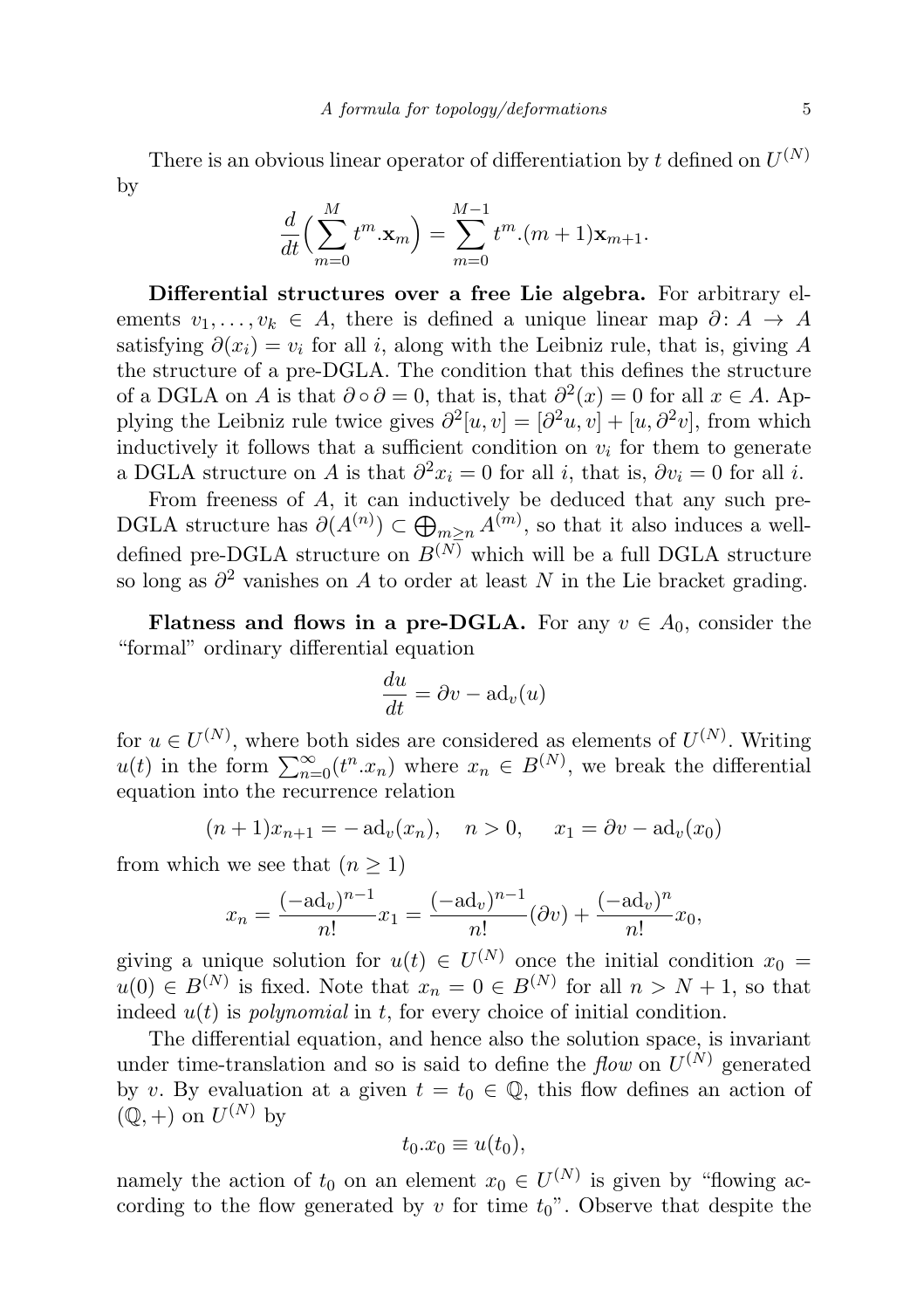intuition based on a continuous model and derivatives, the formal definitions are only valid at *rational* "times" t, and that this works because of the rationality of coefficients in all the expansions. Explicitly,

$$
t_0 \cdot x_0 = x_0 + \sum_{n=1}^{N+1} t_0^n \left( \frac{(-\operatorname{ad}_v)^{n-1}}{n!} (\partial v) + \frac{(-\operatorname{ad}_v)^n}{n!} x_0 \right).
$$

An element  $x \in A_{-1}$  is said to be  $\text{flat if } \partial x + \frac{1}{2}$  $\frac{1}{2}[x, x] = 0$ . Similarly, if this equality holds up to order N brackets, then x is a flat element of  $B_{-1}^{(N)}$  $\frac{1}{1}$ .

3. The DGLA model for the interval. The interval consists of two points and a single 1-cell. Its model should therefore have two generators in degree −1 (corresponding to its endpoints) and a single generator in degree 0.

THEOREM 1. There is a unique completed free differential graded Lie algebra, A, with generating elements a, b and e, in degrees  $-1$ ,  $-1$  and 0 respectively, for which a and b are flat while the flow generated by e moves from a to b in unit time. The differential is specified by

$$
\partial e = \operatorname{ad}_e b + \sum_{i=0}^{\infty} \frac{B_i}{i!} (\operatorname{ad}_e)^i (b - a),
$$

where  $B_i$  denotes the ith Bernoulli number defined as coefficients in the expansion

$$
\frac{x}{e^x - 1} = \sum_{n=0}^{\infty} B_n \frac{x^n}{n!}.
$$

*Proof.* Let  $A$  be the free graded Lie algebra generated by  $a, b$  and  $e$ . For any non-negative integer N, define the derived spaces  $B^{(N)}$  and  $U^{(N)}$  as in the previous section. We prove the result of the theorem on the truncated free Lie algebra  $B^{(N)}$  for all N and see that the corresponding differentials are compatible for all N. For any  $x \in B_{-1}^{(N)}$  $\bigcup_{-1}^{(N)}$ , define a map  $\partial_x: A \rightarrow A$  by its action on the generators,

$$
\partial_x a = -\frac{1}{2}[a, a], \quad \partial_x b = -\frac{1}{2}[b, b], \quad \partial_x e = x,
$$

extended to the whole of A via linearity and the Leibniz rule. (Here  $\partial_x$  is well-defined since derivation by the Leibniz rule preserves (1) and (2).) This defines a pre-DGLA structure on  $B^{(N)}$ .

The flow on  $B^{(N)}$  generated by  $e \in U_{-1}^{(N)}$  $\int_{-1}^{(N)}$  has  $du/dt = x - ad_e(u)$ . For the particular solution with  $u(0) = a$ , the solution is given as in the previous section by

$$
u(t) = a + \sum_{n=1}^{N+1} t^n \left( \frac{(-\text{ad}_e)^{n-1}}{n!} x + \frac{(-\text{ad}_e)^n}{n!} a \right) = e^{-t \cdot \text{ad}_e} a + \frac{e^{-t \cdot \text{ad}_e} - 1}{(-\text{ad}_e)} x
$$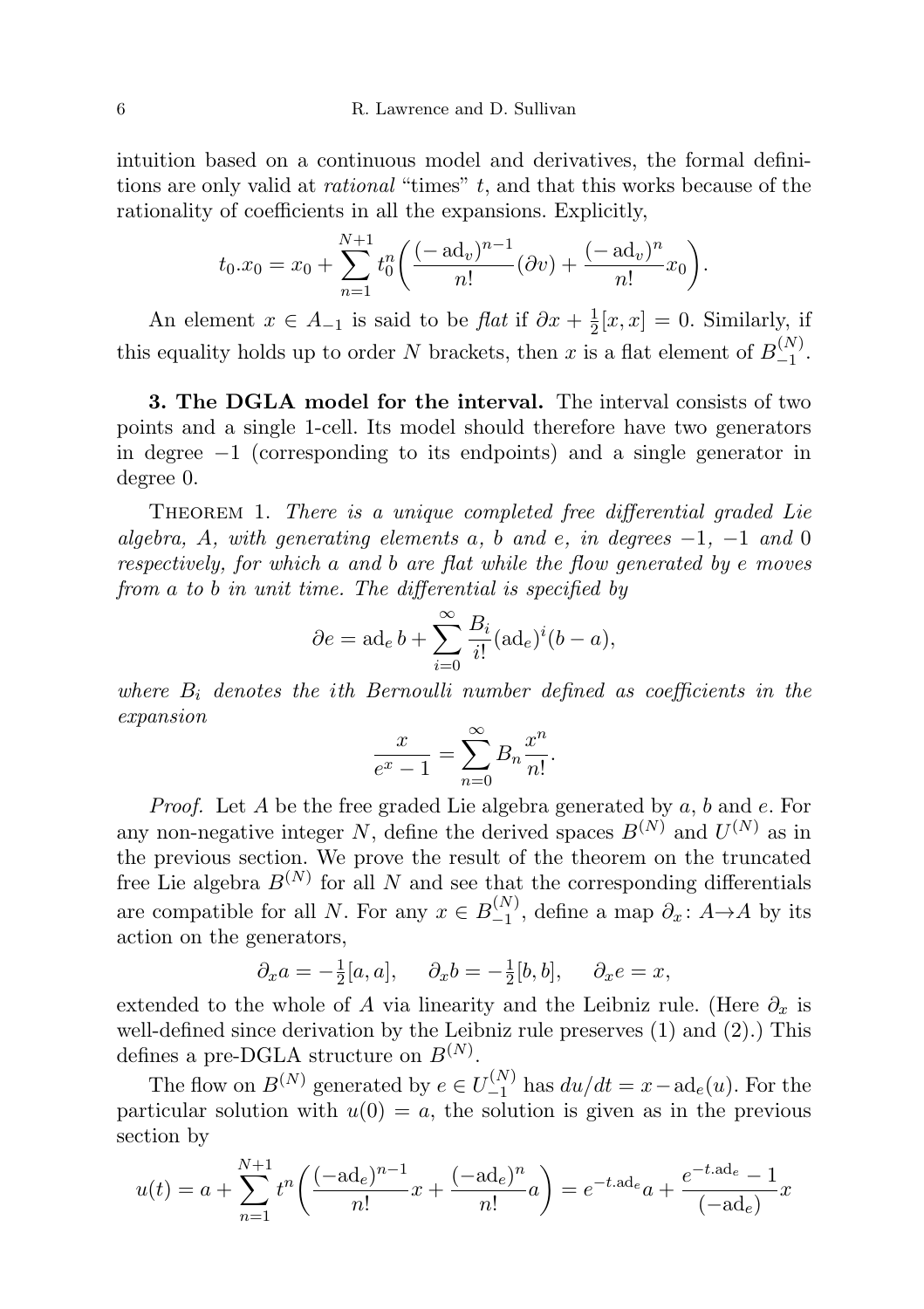where as always the operator exponential is defined by its series expansion  $e^X = \sum_{n=0}^{\infty} X^n/n!$  so that the operator acting on x is defined by its series expansion

$$
\sum_{n=1}^{\infty} \frac{t^n}{n!} (-\mathrm{ad}_e)^{n+1}.
$$

Observe that although there are formally infinite series in the expression for  $u(t)$ , as elements of  $U^{(N)}$  they are finite sums. The condition that  $u(1) = b$ is precisely that

$$
x = \frac{(-ad_e)}{e^{-ad_e} - 1}(b - e^{-ad_e}a) = (ad_e)b + \frac{ad_e}{e^{ad_e} - 1}(b - a),
$$

that is, the value of ∂e given in the theorem (compatible elements of  $B^{(N)}$ ) for different  $N$ ). This proves uniqueness.

It only remains to verify existence, in other words to show that the pre-DGLA structure is in fact a full DGLA structure, that is,  $\partial_x^2 = 0$  for this particular value of x. From the Leibniz rule for  $\partial_x$ , it follows that for all  $p, q \in B^{(N)}$ ,  $\partial_x^2[p, q] = [\partial_x^2p, q] + [p, \partial_x^2q]$ , so that it is only necessary to check that  $\partial_x^2 = 0$  on the generators. For the generator a, we have

$$
\partial_x^2(a) = \partial_x(-\tfrac{1}{2}[a,a]) = [a,\partial_x a] = [a,-\tfrac{1}{2}[a,a]] = 0,
$$

the final equality following from the Jacobi identity. Similarly  $\partial_x^2(b) = 0$ .

To prove that  $\partial_x^2(e) = 0$ , consider the flow u generated by e for which  $u(0) = a$  as above. By our choice of x, this flow also has  $u(1) = b$ . Consider the function  $f(t) = \partial_x u + \frac{1}{2}$  $\frac{1}{2}[u, u]$  (the curvature), taking values in  $B_{-2}^{(N)}$  $\frac{1}{2}$  at rational t; equivalently, f defines an element of  $U_{-2}^{(N)}$  $\frac{1}{2}$ . Its derivative is

$$
\frac{df}{dt} = \partial_x \frac{du}{dt} + \left[ u, \frac{du}{dt} \right] = \partial_x (x - \text{ad}_e u) + [u, x - \text{ad}_e u]
$$

$$
= \partial_x^2(e) - (\text{ad}_{\partial_x e}(u) + \text{ad}_e \partial_x u) + ([u, x] - [u, \text{ad}_e u])
$$

$$
= \partial_x^2(e) - \text{ad}_e(f(t))
$$

where we have used the Leibniz rule and the fact that  $[u, ad_e u] = \frac{1}{2} ad_e [u, u]$ from the Jacobi identity. Thus f satisfies a first-order linear differential equation with constant (operator) coefficients of the same form as that satisfied by u where now x is replaced by  $\partial_x^2 e$ , while  $f(0) = f(1) = 0$  (since a and b are flat). It follows that  $\partial_x^2 e = 0$  in  $U_{-2}^{(N)}$  $\binom{N}{-2}$  (for all N), as required.

Remark. From the last calculation in the proof, it can be seen that in the DGLA of Theorem 1, a flow u defined by an arbitrary element  $v \in B_0^{(N)}$ 0 on  $B_{-1}^{(N)}$  $\binom{N}{-1}$  has curvature  $f \in U_{-2}^{(N)}$  $\int_{-2}^{(N)}$  satisfying  $df/dt = - \operatorname{ad}_v f$ , so that if  $u(0)$ is flat (hence  $f(0) = 0$ ) then f is identically zero. That is, the flow on  $A_{-1}$ defined by an arbitrary element of  $A_0$  preserves flatness.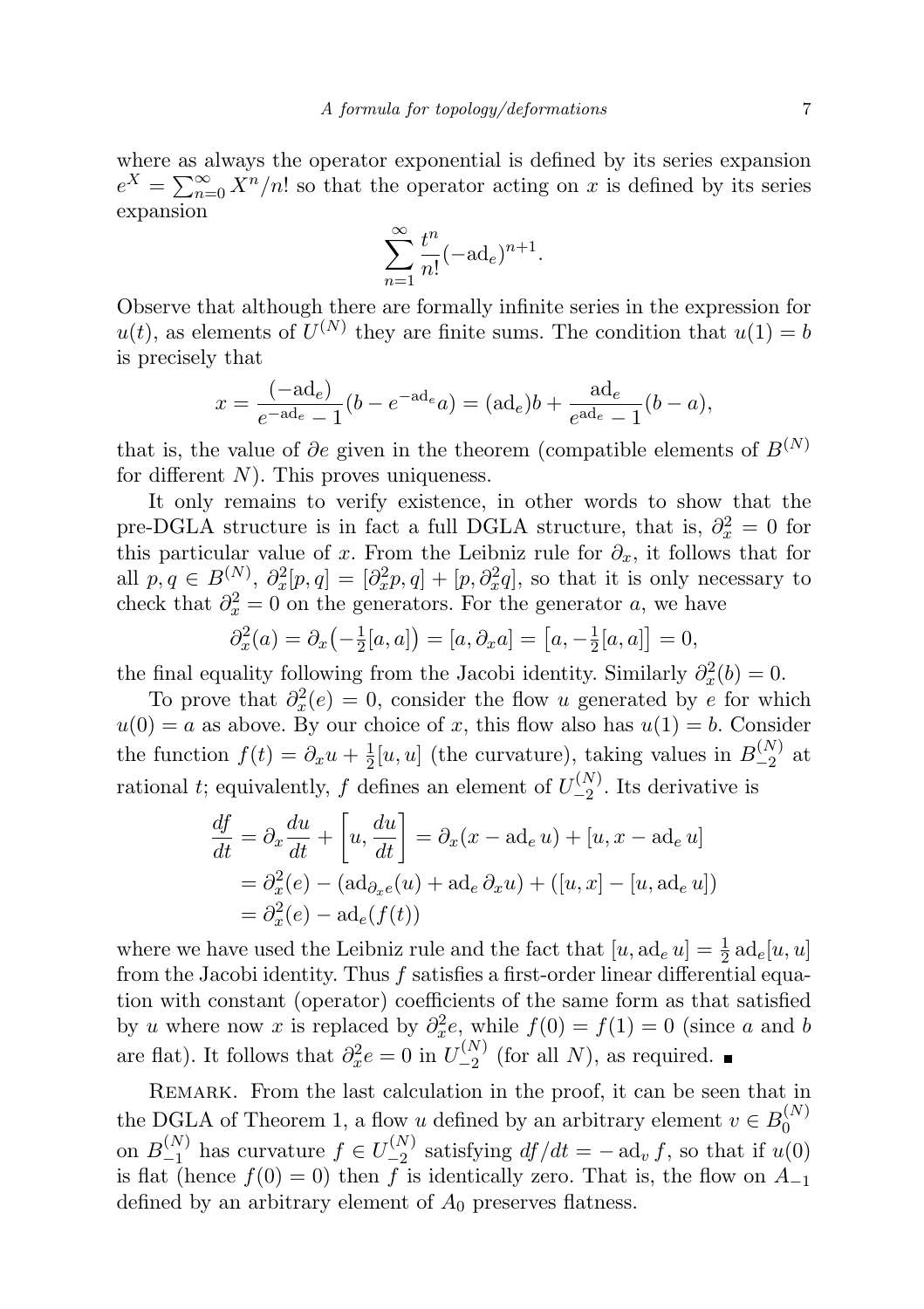Remark. The vanishing of odd Bernoulli numbers after the first is exactly the condition to make the formula for  $\partial e$  in terms of a, b invariant under interchange of  $a, b$  accompanied by a sign change of  $e$ ,

$$
\partial e = (b - a) + \frac{1}{2} \operatorname{ad}_e(a + b) + \frac{1}{12} (\operatorname{ad}_e)^2 (b - a) - \frac{1}{720} (\operatorname{ad}_e)^4 (b - a) + \cdots.
$$

In other words, if a flow in direction e moves a to b in unit time, then  $-e$ moves b to a in unit time.

Differential geometric interpretation. We would like to push the language of 'flatness' and 'flows' used in the above formal proof a little further. The real differential geometric meaning of these constructions is however yet to be understood.

The proof of Theorem 1 used the language of curvature and flatness of connections, alluding to the interpretation of the Maurer–Cartan equation

$$
\partial a = -\frac{1}{2}[a, a]
$$

as the condition for a connection  $a$  (as given by its associated 1-form) to be flat. However, there is also a deformation theory interpretation, namely that the differential structure in a DGLA  $(A, \partial)$  can be deformed by replacing  $\partial$ by  $\partial_a \equiv \partial + \mathrm{ad}_a$  on condition that the Maurer–Cartan condition is satisfied. Indeed, the deformed structure defines a DGLA so long as  $\mathrm{ad}_{\partial_a x} = [\partial_a, \mathrm{ad}_x]$ and  $\partial_a^2 = 0$ ; we calculate

$$
ad_{\partial x+[a,x]} = ad_{\partial x} + ad_{[a,x]} = [\partial, ad_x] + [ad_a, ad_x] = [\partial + ad_a, ad_x],
$$
  

$$
(\partial + ad_a)^2 = \partial^2 + \partial ad_a + ad_a \partial + (ad_a)^2 = [\partial, ad_a] + ad_{\frac{1}{2}[a,a]} = ad_{\partial a + \frac{1}{2}[a,a]}
$$

(by repeated applications of the Jacobi identity and the Leibniz rule), so that the first condition is automatic, while the vanishing of  $\partial_a^2$  is guaranteed by the Maurer–Cartan equation.

So we will think of any  $a \in A_{-1}$  as defining a "connection"  $\partial_a = \partial + \mathrm{ad}_a$ . Furthermore, any  $e \in A_0$  generates a flow on  $u \in A_{-1}$ , which we consider as an "infinitesimal gauge transformation" flowing connections by  $du/dt =$  $\partial e$  – ad<sub>e</sub> u; as we saw from the proof of Theorem 1, this flow preserves flatness of connections. In addition,  $e \in A_0$  also defines a flow on  $v \in A_0$  by  $dv/dt = - \operatorname{ad}_{e} v$ , for which

$$
\frac{d}{dt}(\partial_u v) = \frac{d}{dt}(\partial v + \mathrm{ad}_u v) = \partial \frac{dv}{dt} + \mathrm{ad}_u \frac{dv}{dt} + \mathrm{ad}_{du/dt} v
$$
  
=  $\partial(-\mathrm{ad}_e v) + \mathrm{ad}_u(-\mathrm{ad}_e v) + \mathrm{ad}_{\partial e} v - \mathrm{ad}_{\mathrm{ad}_e} u v$   
=  $-\mathrm{ad}_e \partial v - \mathrm{ad}_e \mathrm{ad}_u v = -\mathrm{ad}_e(\partial_u v),$ 

so that the condition  $\partial_u v = 0$  is preserved by the flow, that is, the flow e defines a "parallel transport" between fibres ker  $\partial_u \subset A_0$  over each "point"  $u(t)$ .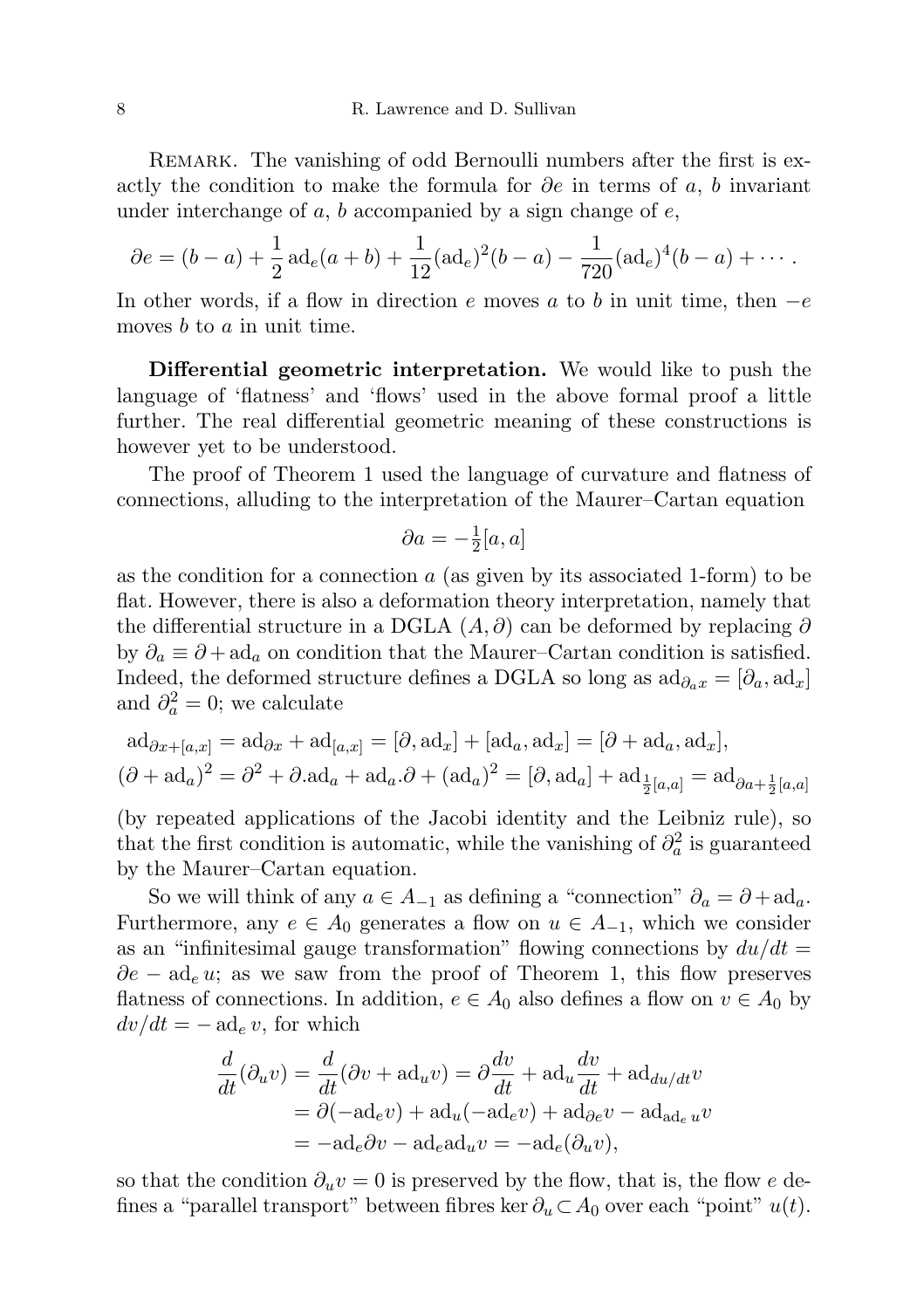4. The DGLA model of the circle. To obtain a circle from an interval we need only identify the endpoints. So we obtain a single 0-cell  $a$  and a single 1-cell e. In our algebraic model, we impose the condition  $a = b$  and immediately the differential of Theorem 1 collapses. The resulting model of the circle is a free Lie algebra with two generators a and e in degrees  $-1$ and 0, respectively, and differential ∂:

$$
\partial a = -\frac{1}{2}[a, a], \quad \partial e = \operatorname{ad}_e a.
$$

The twisted differential over the point a would then be just  $\partial_a = \partial + \mathrm{ad}_a$  and here  $\partial_a e = 0$  so that the localization to a point (namely to a) would be just generated by  $e$  in grading 0; this corresponds to the single generating loop  $e$ .

So our model now relates points to flat connections; in particular, the endpoints of the interval correspond to  $a$  and  $b$ , while interior rational points  $t_0$  give other flat elements  $u(t_0)$ . On the other hand, the 1-cell is represented by e, which defines an infinitesimal gauge transformation flowing between all these (rational) points (flat connections). Furthermore, as will be discussed in a further paper, this model can be extended to higher dimensions, and then it will become apparent that the algebraic analogue of localization to a point a (corresponding to consideration of the loop space based at that point) is the replacement of the whole complex with differential  $\partial$  by the complex truncated to non-negative degrees with degree 0 part restricted to ker  $\partial_a$  and with differential  $\partial_a$ . A path connecting points then induces a flow preserving the complexes.

**5. Gluing intervals.** Suppose X is any 1-complex. Using Theorem 1, we can construct its DGLA model as a free Lie algebra on generators  $a_i$ in degree  $-1$  for each 0-cell, and  $e_i$  in degree 0 for each 1-cell, along with a differential  $\partial$  which is uniquely defined by its action on the generators making  $a_i$  flat, and giving  $\partial e_i$  by the corresponding formula from Theorem 1 in which  $a$  and  $b$  are replaced by the algebra elements associated with the endpoints of the interval labelled by  $e_i$ .

For example, a 1-complex consisting of two adjoining intervals,  $[a_0, a_1]$  and  $[a_1, a_2]$  with corresponding 1-cells  $e_1$  and  $e_2$ , is modelled by the DGLA  $B$ , which, as a Lie algebra, is free on generators  $a_0$ ,  $a_1$ ,  $a_2$  in degree −1 and  $e_1, e_2$  in degree 0. The differential  $\partial$  has

$$
\partial a_0 = -\frac{1}{2}[a_0, a_0], \quad \partial a_1 = -\frac{1}{2}[a_1, a_1], \quad \partial a_2 = -\frac{1}{2}[a_2, a_2],
$$
  

$$
\partial e_1 = \text{ad}_{e_1} a_1 + \sum_{i=0}^{\infty} \frac{B_i}{i!} (\text{ad}_{e_1})^i (a_1 - a_0),
$$
  

$$
\partial e_2 = \text{ad}_{e_2} a_2 + \sum_{i=0}^{\infty} \frac{B_i}{i!} (\text{ad}_{e_2})^i (a_2 - a_1).
$$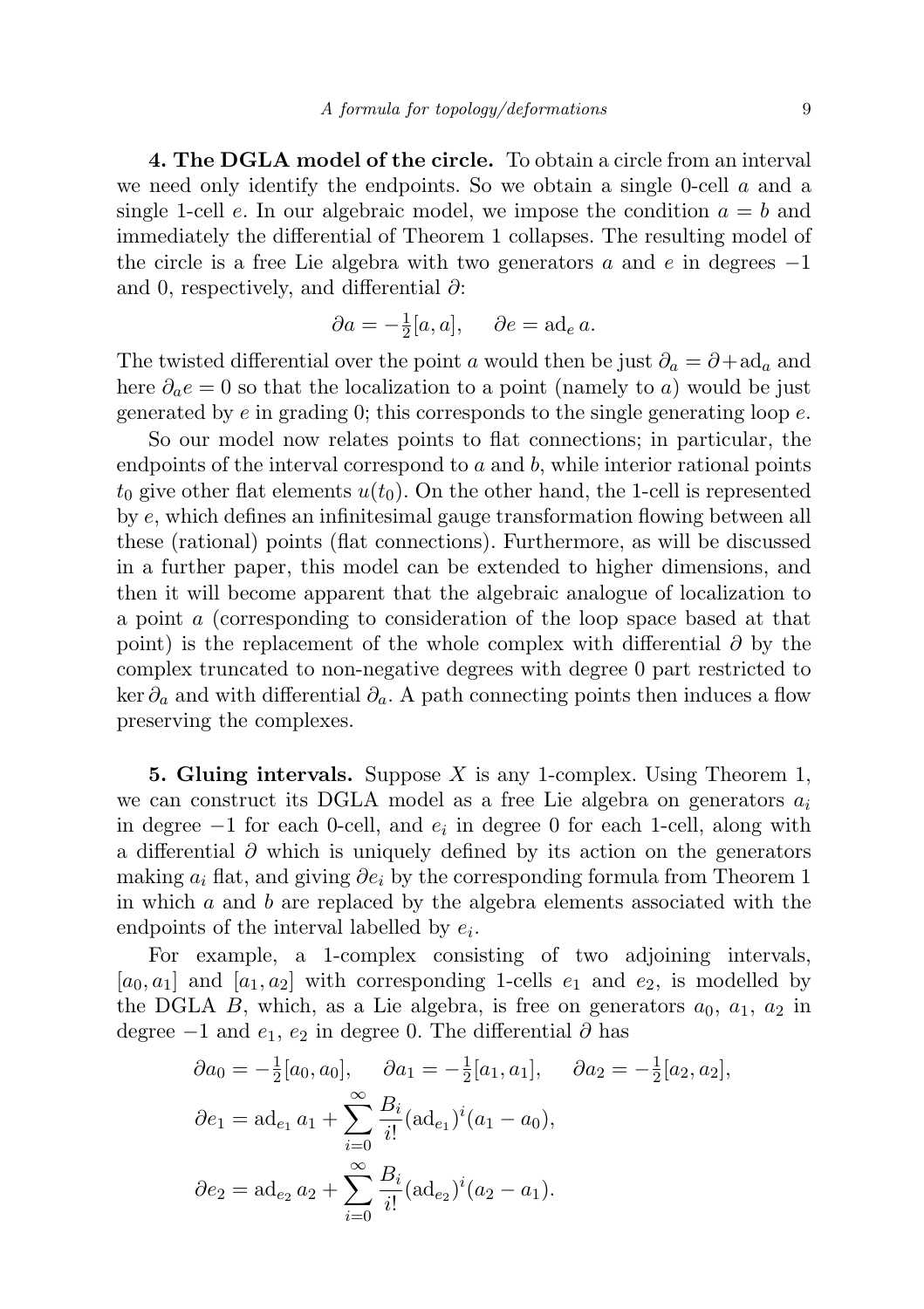The geometric model is a subdivided interval. The previous discussion defines a flow on  $B_{-1}$ ; the flow according to  $e_1$  flows from  $a_0$  to  $a_1$  in unit time, and then the flow according to  $e_2$  flows from  $a_1$  to  $a_2$  in unit time. That is, to any rational point  $p$  on either interval there corresponds a flat element  $u_p \in A_{-1}$ .

Removing the interior point  $a_1$  would give a single interval  $[a_0, a_2]$  with 1-cell e whose DGLA model, A, is a free Lie algebra on generators  $a_0$ ,  $a_2$  in degree  $-1$  and e in degree 0, along with the differential  $\partial$  defined by

$$
\partial a_0 = -\frac{1}{2}[a_0, a_0], \quad \partial a_2 = -\frac{1}{2}[a_2, a_2],
$$

$$
\partial e = \text{ad}_e a_2 + \sum_{i=0}^{\infty} \frac{B_i}{i!} (\text{ad}_e)^i (a_2 - a_0).
$$

To parallel the geometric fact that the glued pair of intervals is just a subdivision of a single interval, we have the following theorem.

THEOREM 2. There is homomorphism  $p: A \rightarrow B$  respecting the DGLA structure, for which  $p(a_0) = a_0$ ,  $p(a_2) = a_2$  while  $p(e)$  is given by the Baker-Campbell–Hausdorff formula on  $e_1$  and  $e_2$ ,

$$
p(e) = e_1 + e_2 + \frac{1}{2}[e_1, e_2] + \frac{1}{12}[e_1, [e_1, e_2]] - \frac{1}{12}[e_2, [e_1, e_2]] + \cdots
$$

*Proof.* Denote by  $BCH(e_1, e_2)$  the Baker–Campbell–Hausdorff formula on  $e_1$  and  $e_2$ . By the Jacobi identity, it follows that as operators,  $ad_{\text{BCH}(e_1,e_2)}$  $=$  BCH(ad<sub>e1</sub>, ad<sub>e2</sub>) and hence that (again as operators)  $e^{ad_{\text{BCH}(e_1,e_2)}}$  =  $e^{\operatorname{ad}_{e_1}}e^{\operatorname{ad}_{e_2}}.$ 

By the Leibniz rule, to prove that  $p$  is a DGLA homomorphism, it is enough to check compatibility of the action of the differential on generators, that is,  $p(\partial e) = \partial (p(e))$ . As we saw in the proof of Theorem 1,  $\partial e_1$ ,  $\partial e_2$ satisfy

$$
a_1 = e^{-ad_{e_1}}a_0 + \frac{e^{-ad_{e_1}} - 1}{-ad_{e_1}}(\partial e_1), \quad a_2 = e^{-ad_{e_2}}a_1 + \frac{e^{-ad_{e_2}} - 1}{-ad_{e_2}}(\partial e_2).
$$

Substituting the first equation into the second gives the identity in  $B$ :

$$
a_2 = e^{-ad_{e_2}}e^{-ad_{e_1}}a_0 + e^{-ad_{e_2}}\frac{e^{-ad_{e_1}}-1}{-ad_{e_1}}(\partial e_1) + \frac{e^{-ad_{e_2}}-1}{-ad_{e_2}}(\partial e_2).
$$

On comparison with the identity  $a_2 = e^{-ad_e} a_0 + \frac{e^{-ad_e}-1}{-ad_e}$  $\frac{-a_{\alpha}e-1}{-a_{\alpha}e}$  (∂e) in A, and recalling from above that  $e^{-ad_{p(e)}} = e^{-ad_{e_2}} e^{-ad_{e_1}},$  the theorem now follows from Lemma 3 in the Appendix.  $\blacksquare$ 

REMARK. According to the previous discussion,  $e_1$  induces a flow on  $B_{-1}$  (points/connections) and also on  $B_0$ . If we think of  $B_0$  as being in the fibre over the corresponding point, the flow on  $v \in B_0$  is defined by the differential equation  $dv/dt = -ad_{e_1}v$ . This is a homogeneous linear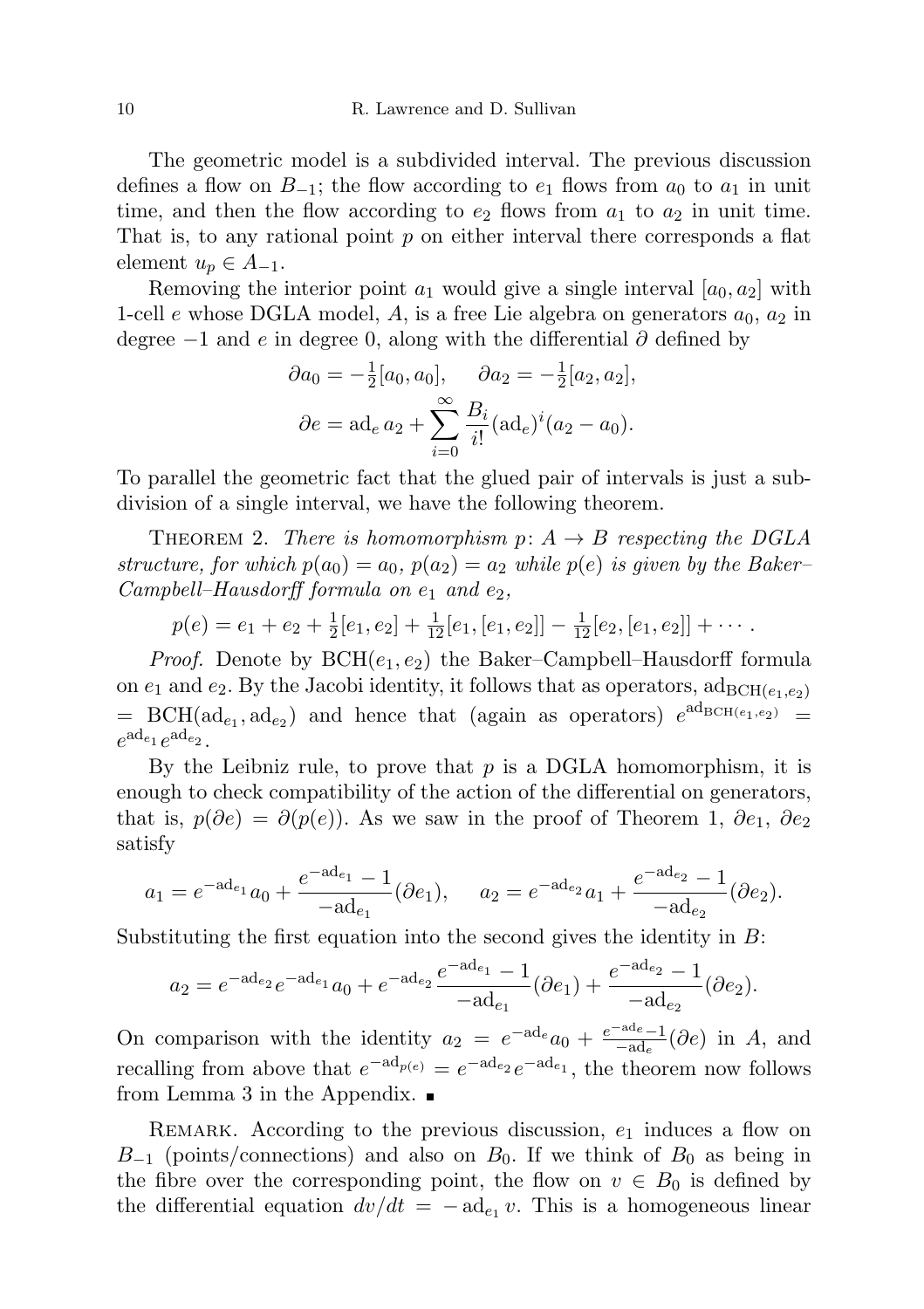differential equation, and so its solution is  $v(t) = e^{-t \cdot \text{ad}_{e_1}} v(0)$ , so that the twisting in the fibre as we move along the edge  $e_1$  from  $a_0$  to  $a_1$  is  $e^{-ad_{e_1}}$ and a 'flat section' has values  $v_0$ ,  $v_1$  over the endpoints of the interval  $[a_0, a_1]$ related by  $v_1 = e^{-ad_{e_1}}v_0$ . Similarly  $e_2$  induces a flow from  $a_1$  to  $a_2$  as well as on the corresponding "fibres" and in composition

$$
v_2 = e^{-ad_{e_2}} v_1 = e^{-ad_{e_2}} e^{-ad_{e_1}} v_0 = e^{-ad_{p(e)}} v_0.
$$

Thus Theorem 2 implies that not only is the map  $A \rightarrow B$  a DGLA homomorphism, but it is also compatible with the induced "flow" structures discussed previously.

6. Appendix: Some algebraic lemmas. We here give the proofs for three lemmas used in the previous section.

LEMMA 1. Let  $e$  and  $v$  be arbitrary elements of a DGLA with  $e$  of degree 0. Then the following formula holds, where E denotes the operator  $ad_e$ :

$$
\partial(e^{-E}v) = e^{-E}(\partial v) + (-1)^{|v|}e^{-E} \operatorname{ad}_v \frac{e^{E} - 1}{E}(\partial e).
$$

*Proof.* By the definition of  $e^{-E}$ ,

$$
\partial(e^{-\operatorname{ad}_e}v) = \sum_{n=0}^{\infty} \frac{(-1)^n}{n!} \partial((\operatorname{ad}_e)^n v).
$$

However

$$
\partial((\mathrm{ad}_e)^n v) = \partial([e, [e, \cdots [e, v] \cdots]])
$$
  
\n
$$
= [\partial e, [e, \cdots [e, v] \cdots]] + [e, [\partial e, \cdots [e, v] \cdots]] + \cdots
$$
  
\n
$$
+ [e, [e, \cdots [\partial e, v] \cdots]] + [e, [e, \cdots [e, \partial v] \cdots]]
$$
  
\n
$$
= (-1)^{|v|+1} (\mathrm{ad}_{(\mathrm{ad}_e)^{n-1}v}(\partial e) + E \cdot \mathrm{ad}_{(\mathrm{ad}_e)^{n-2}v}(\partial e) + \cdots
$$
  
\n
$$
+ E^{n-1} \mathrm{ad}_v(\partial e)) + E^n(\partial v).
$$

By the Jacobi identity, the operator  $\mathrm{ad}_{(\mathrm{ad}_e)^m v} = \mathrm{ad}_{[e,\cdots [e,v]\cdots]}$  can be equivalently written as the repeated commutator of operators  $[\text{ad}_e, \cdots, [\text{ad}_e, \text{ad}_v] \cdots]$  $=[E, \cdots [E, V] \cdots]$  where  $V \equiv ad_v$ . Since e is of degree zero, the grading on the operator  $E$  is also zero and so these graded operator commutators are all with standard sign,  $[A, B] = AB - BA$ . Inductively one obtains

$$
ad_{E^{m}v} = (ad_{E})^{m}V = \sum_{k=0}^{m} (-1)^{k} {m \choose k} E^{m-k}VE^{k}.
$$

Substituting into the above expression we get

$$
\partial((ad_e)^n v) = (-1)^{|v|+1} \left(\sum_{m=0}^{n-1} E^{n-m-1} ad_{E^m v}\right)(\partial e) + E^n(\partial v)
$$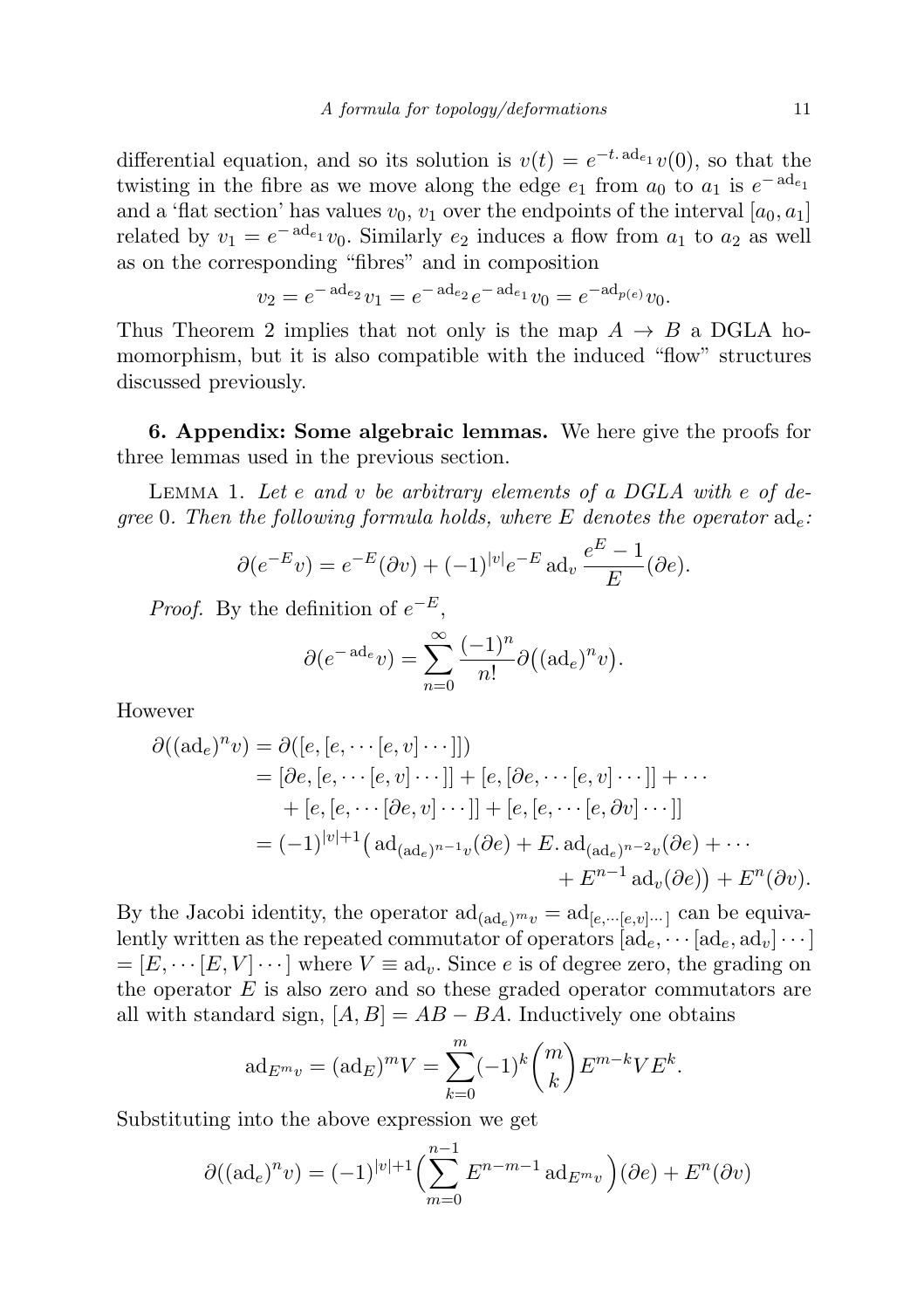12 R. Lawrence and D. Sullivan

$$
= (-1)^{|v|+1} \left( \sum_{m=0}^{n-1} \sum_{k=0}^{m} (-1)^k {m \choose k} E^{n-k-1} V E^k \right) (\partial e) + E^n (\partial v)
$$
  

$$
= (-1)^{|v|+1} \left( \sum_{k=0}^{n-1} (-1)^k {n \choose k+1} E^{n-k-1} V E^k \right) (\partial e) + E^n (\partial v).
$$

Combining over all  $n$  leads to

$$
\partial(e^{-ad_e}v)
$$
\n
$$
= \sum_{n=0}^{\infty} \frac{(-1)^n}{n!} \left( (-1)^{|v|+1} \left( \sum_{k=0}^{n-1} (-1)^k {n \choose k+1} E^{n-k-1} V E^k \right) (\partial e) + E^n (\partial v) \right)
$$
\n
$$
= (-1)^{|v|} \left( \sum_{n=1}^{\infty} \sum_{k=0}^{n-1} \frac{(-1)^{n-k-1}}{n!} {n \choose k+1} E^{n-k-1} V E^k \right) (\partial e) + e^{-E} (\partial v)
$$
\n
$$
= (-1)^{|v|} e^{-E} V \frac{e^{E} - 1}{E} (\partial e) + e^{-E} (\partial v).
$$

LEMMA 2. Let  $e$  and  $v$  be arbitrary elements of a DGLA with  $e$  of degree 0. Then  $ad_{e^{-E}v} = e^{-E}Ve^{E}$  where  $E \equiv ad_e$ ,  $V \equiv ad_v$ .

*Proof.* From the expression for  $ad_{E^{m}v}$  obtained in the proof of Lemma 1,

$$
ad_{e^{-E}v} = \sum_{n=0}^{\infty} \frac{(-1)^n}{n!} ad_{E^n v}
$$
  
= 
$$
\sum_{n=0}^{\infty} \sum_{k=0}^n \frac{(-1)^{n+k}}{n!} {n \choose k} E^{n-k} VE^k = e^{-E}Ve^{E}.
$$

LEMMA 3. If  $e_1$  and  $e_2$  are elements of an arbitrary DGLA with  $f =$  $BCH(e_1, e_2)$ , then

$$
\frac{e^{-ad_f}-1}{-ad_f}(\partial f) = e^{-ad_{e_2}} \frac{e^{-ad_{e_1}}-1}{-ad_{e_1}}(\partial e_1) + \frac{e^{-ad_{e_2}}-1}{-ad_{e_2}}(\partial e_2).
$$

Proof. We will derive this identity as a compatibility condition. It follows from Lemma 1, directly from the definition of the exponential and the Leibniz rule, that for arbitrary elements  $e, v$  of a DGLA in which  $e$  has degree 0,

$$
\partial(e^{-E}v) = e^{-E}(\partial v) + (-1)^{|v|}e^{-E} \operatorname{ad}_v \frac{e^{E} - 1}{E}(\partial e),
$$

where E denotes the operator ad<sub>e</sub>. Applying this to evaluate  $\partial(e^{-ad_f}v)$ in two different ways, one directly from this formula, and the other as  $\partial(e^{-ad_{e_2}}e^{-ad_{e_1}}v)$  by applying the formula twice, and equating the results,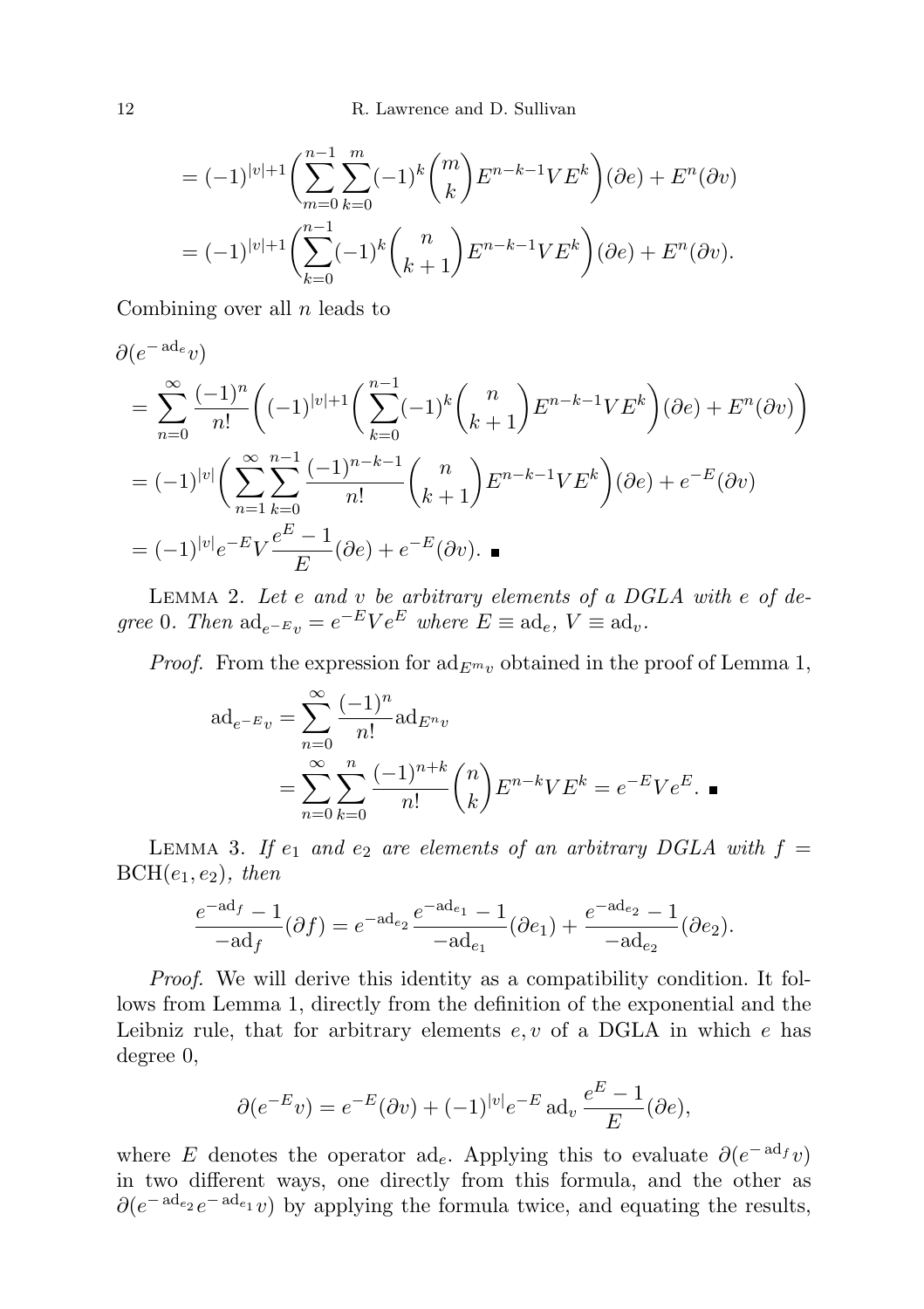shows that for all Lie algebra elements  $v$ , there is an identity

$$
e^{-F} \operatorname{ad}_v \frac{e^F - 1}{F} (\partial f)
$$
  
=  $e^{-E_2} e^{-E_1} \operatorname{ad}_v \frac{e^{E_1} - 1}{E_1} (\partial e_1) + e^{-E_2} \operatorname{ad}_{e^{-E_1}v} \frac{e^{E_2} - 1}{E_2} (\partial e_2),$ 

where again we have denoted the operators  $\text{ad}_{e_1}$ ,  $\text{ad}_{e_2}$  and  $\text{ad}_f$  by  $E_1$ ,  $E_2$ and F, respectively. Furthermore, by Lemma 2,  $ad_{e^{-E_1}v} = e^{-E_1} ad_v e^{E_1}$ , while  $e^{-F} = e^{-E_2}e^{-E_1}$  is an invertible operator, so that the relation becomes

$$
ad_v \frac{e^F - 1}{F}(\partial f) = ad_v \frac{e^{E_1} - 1}{E_1}(\partial e_1) + ad_v e^{E_1} \frac{e^{E_2} - 1}{E_2}(\partial e_2).
$$

Since this holds in all DGLAs, it holds in particular for the free DGLA on three generators  $e_1, e_2, v$  (all in degree 0), and we can therefore remove the  $ad<sub>v</sub>$  operator from all terms, leaving an equality, which when multiplied by  $e^{-F} = e^{-E_2}e^{-E_1}$  on the left, is the required identity.

Acknowledgements. The possibility of such a differential on the free Lie algebra on three generators corresponding to the unit interval arose for one of us almost twenty years ago in conversations with Maxim Kontsevich at the IHES. At first it was considered to be a remarkable combinatorial miracle involving Bernoulli numbers. Later it was regarded by several workers to be an obvious consequence of the homotopy commutativity and associativity of the diagonal map for the chains on the unit interval.

The authors worked out in Israel (2001) the proof that the formula for  $\partial e$  that takes the flat element a to the flat element b by the flow associated to the infinitesimal gauge group action leads to a derivation of square zero, but its publication was somewhat delayed by the addition to our respective families of (three, one) wonderful children! The first author would like to thank Stony Brook for its hospitality during her visit in 2010, where the continuation of the story from an interval through 1-complexes to more general complexes was pursued. The authors would like to thank the referees for useful comments.

## References

- <span id="page-12-2"></span>[CG] X. Z. Cheng and E. Getzler, Transferring homotopy commutative algebraic structures, J. Pure Appl. Algebra 212 (2008), 2535–2542.
- <span id="page-12-0"></span>[Q] D. G. Quillen, Rational homotopy theory, Ann. of Math. (2) 90 (1969), 205–295.
- <span id="page-12-1"></span>[TZ] T. Tradler and M. Zeinalian, *Infinity structure of Poincaré duality spaces*, Algebr. Geom. Topol. 7 (2007), 233–260.